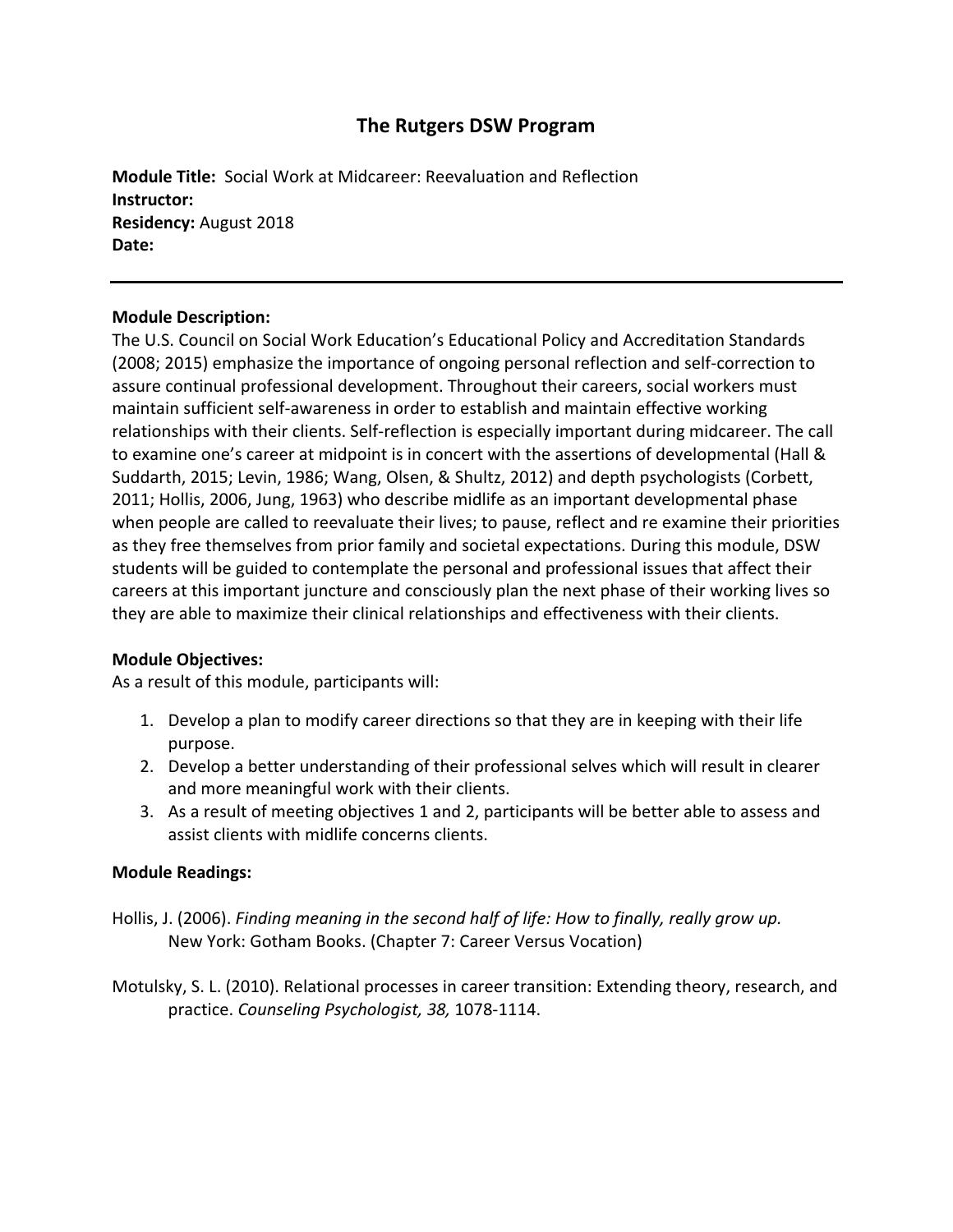### **References and Bibliography**

- Burns, E. (2009). How time-flow shapes three meanings of midcareer. *Australian Journal of Career Development*, *18*, 24-32.
- Corbett, L. (2011). *The sacred cauldron: Psychotherapy as a spiritual practice.* Wilmette, Illinois: Chiron Publications.
- Council on Social Work Education (2008). *Education policies and education standards.* Council of Social Work Education: Washington DC.
- Council on Social Work Education (2015). *Education policies and education standards (revised draft).* Council of Social Work Education: Washington DC.
- Greenhous, J. H., Callanan, G.A., & Godsalk, V.M. (2000). *Career management (3rd ed.)* Orlando, FL: Harcourt
- Hall, M. E., & Suddarth, B. H. (2015). Facilitating midcareer transitions. In Hartung, P. J., Savickas, M. L., & Walsh, W. B., (Eds), *APA handbook of career intervention, Volume 2: Applications. APA handbooks in psychology, (pp. 495-505).* Washington, DC, US: American Psychological Association,
- Hollis, J. (2006). *Finding meaning in the second half of life: How to finally, really grow up.* New York: Gotham Books.
- Jung, C. (1963). *Memories, dreams, reflections.* New York: Vintage Books.
- Levin, D. J. (1986). *Seasons of a man's life.* New York: Random House

Markin, R. (2014). Stuck in the middle: Transitioning from early-career to mid-career psychologist. *Psychotherapy Bulletin 49*(4), 28-31. Retrieved April 28, 2015, [http://societyforpsychotherapy.org/transitioning-from-early-career-to-mid-career](http://societyforpsychotherapy.org/transitioning-from-early-career-to-mid-career-psychologist/)[psychologist/](http://societyforpsychotherapy.org/transitioning-from-early-career-to-mid-career-psychologist/)

- Motulsky, S. L. (2010). Relational processes in career transition: Extending theory, research, and practice. *Counseling Psychologist, 38,* 1078-1114.
- Savickas, M. L. (2011). *Career counseling.* Washington, DC: American Psychological Association.
- Sternberg, R. J., & Kaufman, J. C. (2012). When your race is almost run, but you feel you're not yet done: Application of the Propulsion Theory of Creative Contributions to late-career challenges. *Journal of Creative Behavior, 46*, 66-76.